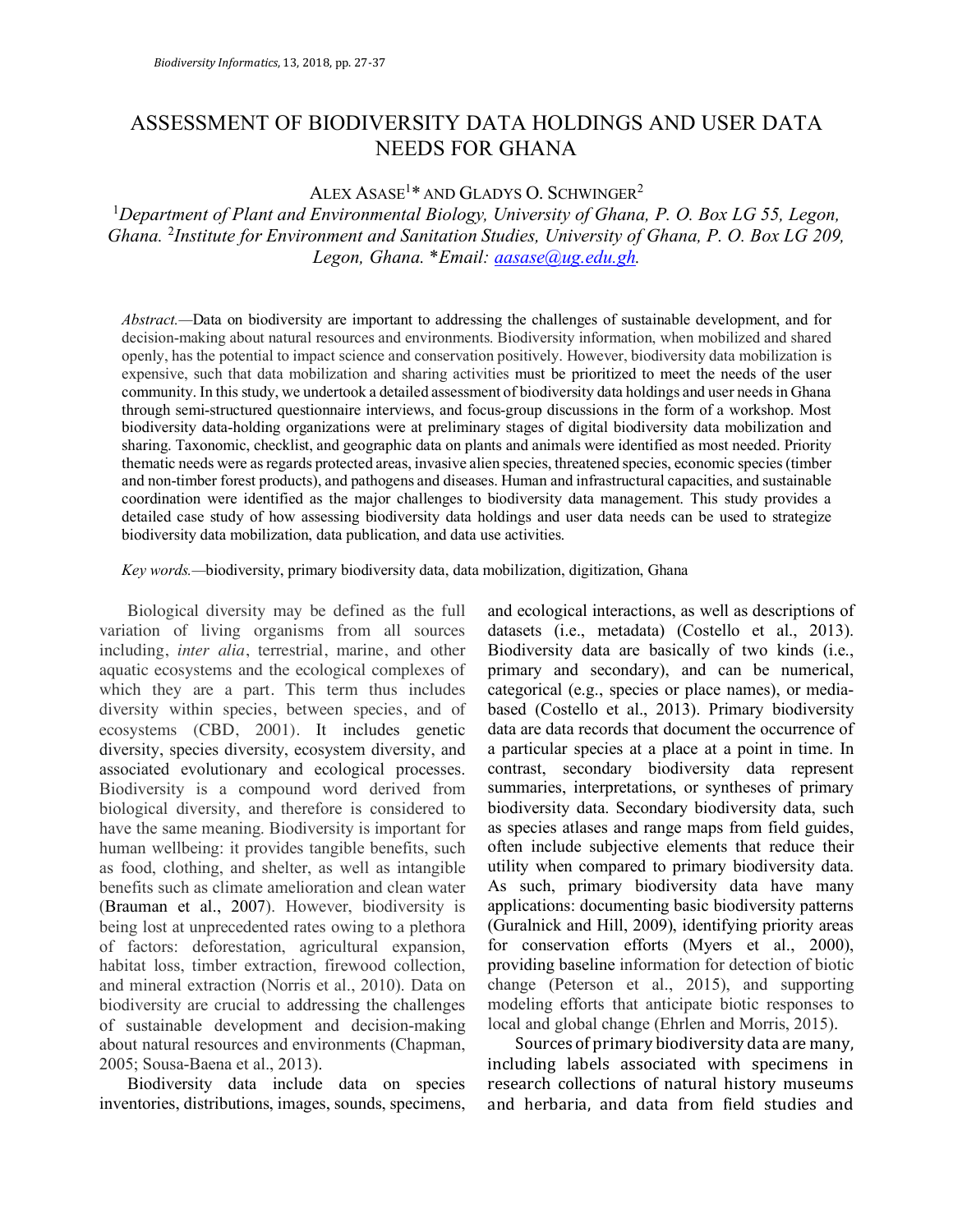observations made by scientists and researchers (Peterson et al., 2011), as well as data from field observations made by citizen scientists (Asase and Peterson, 2016). Types of primary biodiversity data include primary occurrence data that document presence (and absence) of organisms such as those on labels on herbarium sheets (Peterson et al., 2011); sample-based data that have information on species occurrence and their abundance, such as those from ecological plot inventories; and multimedia data such as sound, images and videos. Biodiversity data offer greatest information when they are integrated and used with other data types, such as environmental data and socioeconomic data, to address the most pressing questions in biodiversity and sustainability science (Faith et al., 2013). Nonetheless, the importance of natural history collections has been demonstrated clearly (e.g., Ariño et al., 2013).

At this point in time, biodiversity data must be digitized and shared openly (Costello et al., 2013). Certainly, past decades have witnessed massive progress in digitization of biodiversity data thanks to advances in information technology, development of efficient data digitization workflows, and changes in policies of owners of primary biodiversity data (Asase and Peterson, 2016). Biodiversity data digitization and sharing of natural history collections include several stages: pre-digitization preparation, advance curation, image capture, processing and storage, capture of data records from either images or specimens, georeferencing, data cleaning, and data publication (Nelson et al., 2015). It is expensive to produce and share biodiversity data, and not all data are fit for all uses (Hills et al., 2010). Consequently, tasks of digitization and sharing of primary biodiversity data must be prioritized to meet the needs of the user community. Surveys of biodiversity data user needs are important to understanding data needs across diverse user communities (Gaiji et al., 2013), and to measuring scientific and policy contributions of data mobilized (Ariño et al., 2013).

Here, we undertook a detailed assessment of biodiversity data holdings and data needs across the user communities of scientists, researchers, curators of natural history collections, non-governmental organizations (NGOs), and policy-makers in Ghana. We explored how detailed assessment of biodiversity holdings and user needs of a country can be used to guide biodiversity data mobilization, data sharing, and data use activities. We used Ghana as a case study in view of its active involvement in biodiversity data

mobilization activities and biodiversity informatics initiatives, such as the Global Biodiversity Information Facility (GBIF).

#### **METHODS**

Data were collected via a combination of two common survey methods: semi-structured interviews, and focus group discussions. Interviews were achieved via distribution of a questionnaire to major biodiversity stakeholder organizations in Ghana for completion. Stakeholders included university departments, government agencies, research institutions, NGOs, and other groups. Questionnaires were administered either in person or were sent to organizations for them to complete. We did not attempt online questionnaires owing to unreliable Internet connectivity.

The questionnaire was designed to assemble information on three main areas: (1) the profile of organization, (2) its data holdings, and (3) its biodiversity data needs. For data holdings, our focus was on the status of the holdings, strategies towards data mobilization, the digitization landscape, and attitudes about data publication, as well as data preservation and archiving. We focused on data needs regarding five broad categories: checklist, taxonomic data, geographic data, ecological data, and educational data (i.e., biodiversity data for public education, and training materials). Within each broad category, we assessed level of importance, availability, and sustainability of the data source for major taxonomic groups (plants, animals, fungi, microorganisms, algae). In total, we received 22 fully completed questionnaires from stakeholder organizations out of >50 sent out. The stakeholders were 50% from academia and research institutions, 40% from governance and policy institutions, and 10% from NGOs and other groups, and thus were broadly representative of major biodiversity stakeholder groups in Ghana.

Focus group discussions were in the form of a national biodiversity stakeholders' workshop. The aim of this workshop was to arrive at national consensus on biodiversity information needs for Ghana, including identifying challenges. The workshop included three breakout sessions among different stakeholder types: (a) academic and research, (b) governance and policy, and (b) NGO and others. About 61% of the stakeholders that completed the questionnaire attended the workshop, and 31 stakeholder groups in total attended. Each of the three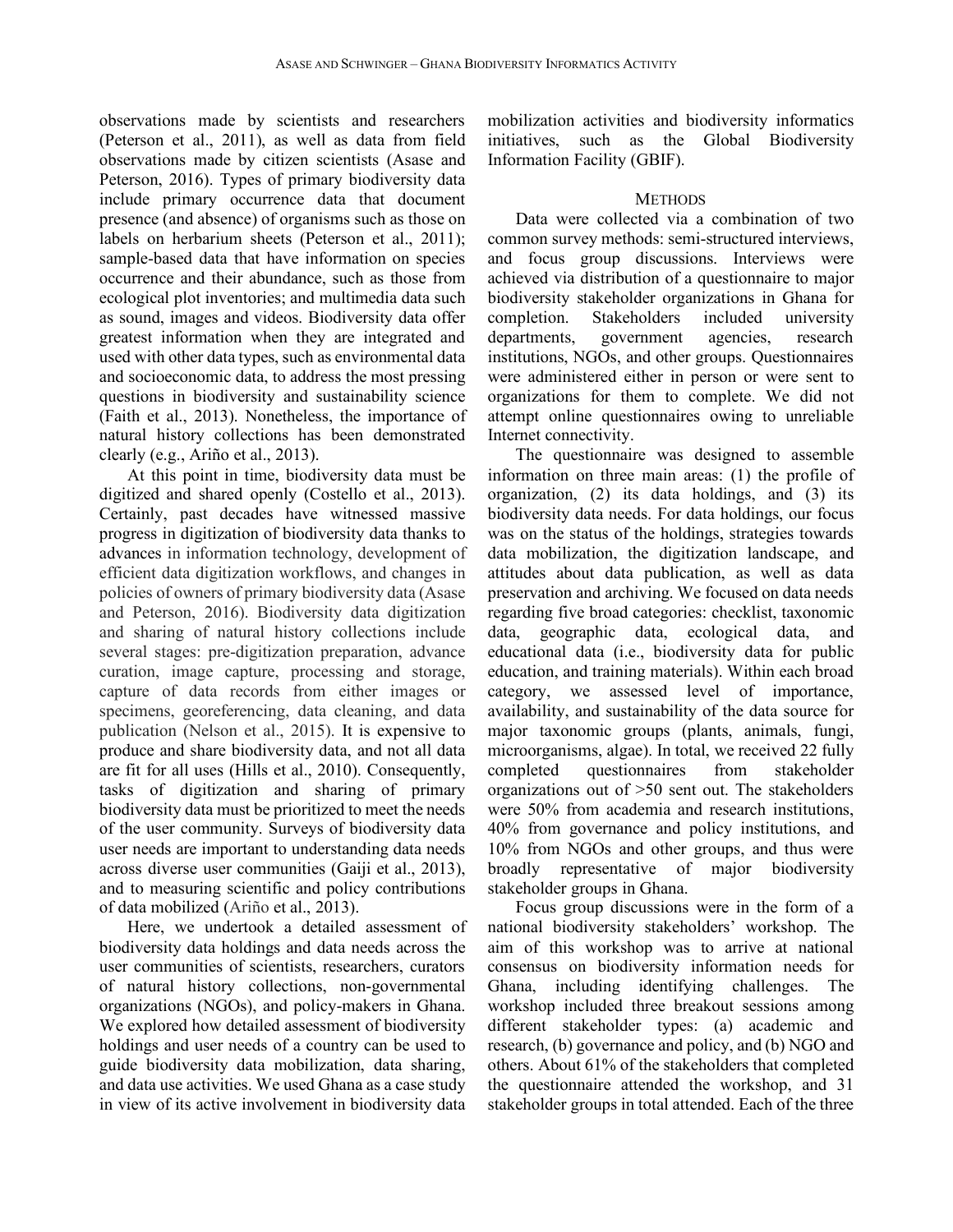groups was tasked to brainstorm on data needs, opportunities, threats, and challenges in biodiversity data mobilization for Ghana. After initial group discussions, the groups reconvened and discussed major findings of each group. The results of the discussions were summarized in the form of a "Strengths, Weaknesses, Opportunities and Threats" (SWOT) analysis, as well as with summaries of priority data needs and data challenges. Workshop participants were well-trained people with capacity to answer questions and verify answers regarding biodiversity information in Ghana; each participant presented views of their respective institutions.

Data were entered into Microsoft Excel, checked for consistency, and cleaned for errors such as duplications and name variants. Using the PivotTable function in Excel, we analyzed responses to survey questions in terms of frequencies. Summary statistics and frequencies data were compiled, and presented using appropriate visual aids.

#### **RESULTS**

#### *Data holdings, digitization, and publication*

Of the 22 organizations interviewed, 15 had biological collections, 4 had only field data, and 3 were data users only. About 89.0% of the 19 organizations with data had clearly defined purposes for mobilizing data, and 36.8% had already assessed the scope and extent of biodiversity data digitization (Fig. 1). Similar proportions (47.4%) of the organizations had already achieved pre-digitization activities or had not undertaken pre-digitization activities; the remaining 5.3% did not know about predigitization activities. Institutional data policies (e.g., as regards data sharing) were present in 26.3% of the organizations; most (63.2%) of the organizations had no such policies. Most (68%) of the organizations had no data management systems in place.

About 26% of the organizations had a digitization workspace, whereas 68.4% had no digitization workspace, while 5.3% were not sure (Table 1). Ten of the organizations were knowledgeable about the proportions of their holdings that had been digitized, whereas 47.4% did not know. Pre-curation digitization activities had been carried out by only 36.8% of organizations, whereas 57.9% of organizations had not pursued such activities. Digitization processes and technologies existed for 21.1% of organizations, whereas a majority (73.7%) of organizations had no such processes and technologies in place. Out of the 19 data holders, only 42.1% had well-defined workflows for digitization. Most (73.7%) organizations did not have staff adequately trained and equipped for digitization. More than half (57.9%) of organizations had no specifications for data quality control and standards. However, most (73.7%) organizations had selected a data platform for digitization, and formats for digital data storage were available for 42.1% of organizations.

Regarding data publication, 37.1% of organizations had considered end-users and web publication needs, whereas the rest had not made such considerations. About 74.1% of organizations had not selected any data publication tool or data licensing option, and 68.3% have no online platform for sharing data. Access to long-term archival repositories and safeguards against obsolesce of data formats and applications were not available in most of the organizations.

### *Data needs and challenges*

The questionnaire interviews were helpful in identifying biodiversity data needs of the organizations interviewed. Data on plants were most frequently cited as needed, followed by those on animals; data on fungi were least mentioned as needed (Fig. 2). Data types most frequently mentioned as needed were taxonomic data (26%), followed by checklists (25%) and geographic data (25%), then ecological data (18%), and lastly educational data  $(6%)$ . At the same time, the most available data type was taxonomic data, while checklists were the least available (Fig. 3). Details on data needs according to data type and the major taxonomic groups are presented in Table 2. About 49% of data sources were regarded as sustainable; 44.4% were unsustainable; for 6.6%, it was unknown.

The stakeholders' workshop was important in highlighting biodiversity data needs at the national level. Results of the SWOT analysis revealed strengths (8 points), opportunities (6 points), weaknesses (5 points), and threats (2 points) regarding biodiversity data in Ghana (Table 3). The data requirements of the different user-groups indicated above varied (Table 4). In general, stakeholders identified by consensus 7 priority areas of data need areas: (a) up to date biodiversity inventory data on protected areas such as forest reserves and national parks; (b) geographic data on biodiversity under land-use and climate change scenarios; (c) national red lists of biodiversity for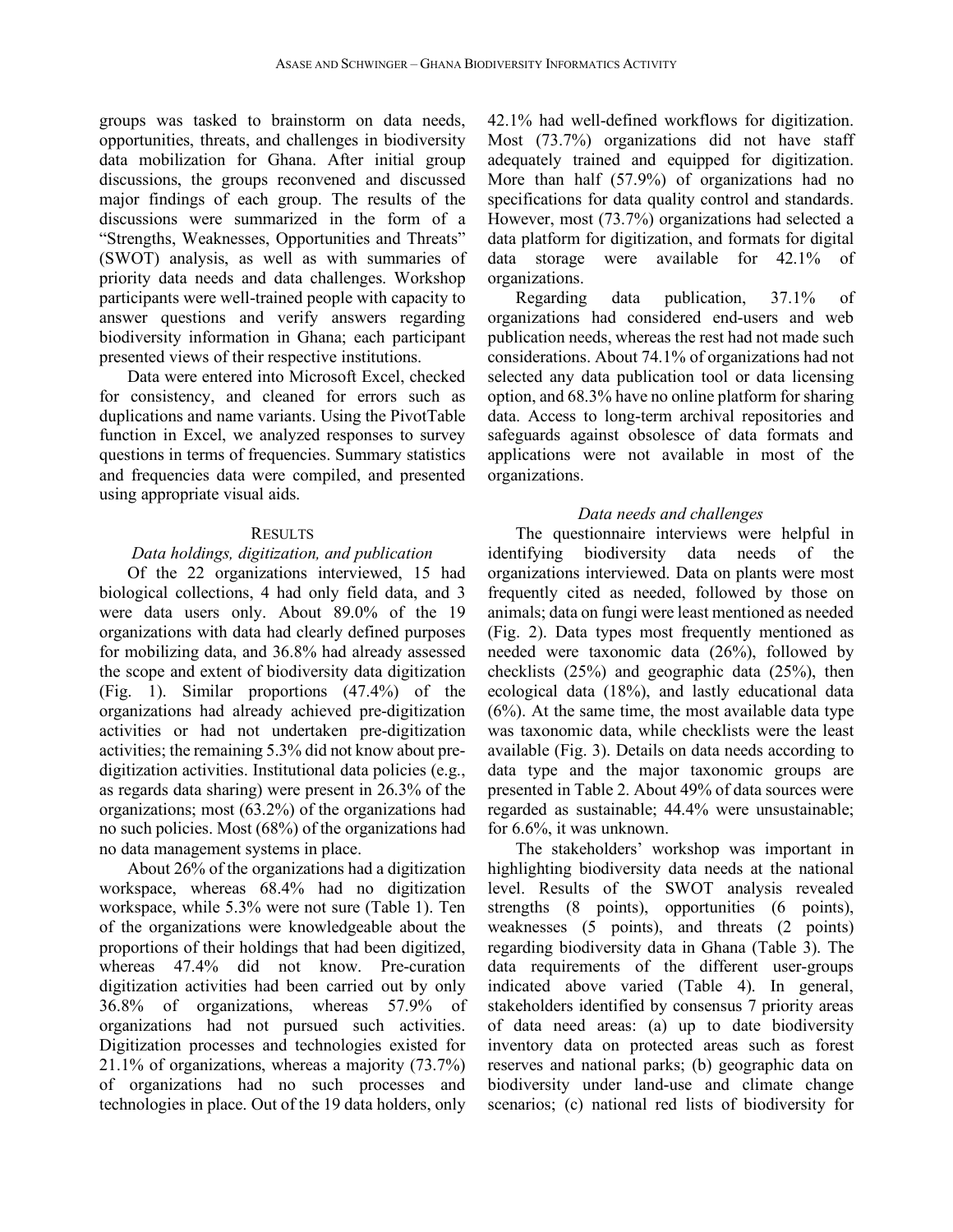major groups such as plants, mammals, birds, and insects; (d) pathogens and microbes, and their effects on economic crops and livestock; (e) harvested biodiversity particularly timber and Non-Timber Forest Products (NTFPs); (f) economic and useful biodiversity such as medicinal plants and edible mushrooms; and (g) invasive alien species, and their presence and distribution. Major challenges to biodiversity data included poor human and infrastructural capacity, lack of funds for data acquisition, and lack of sustainable coordination.

#### **DISCUSSION**

#### *Biodiversity data mobilization landscape*

The need for biodiversity data to be made accessible, discoverable, and integrated cannot be overstated, as biodiversity research is rapidly becoming a data-intensive science (Kelling et al., 2009). Biodiversity data mobilization is an expensive enterprise, but once mobilized, the data can be of great value (Borgman, 2007). The results of this study show that the biodiversity data mobilization landscape in Ghana is at preliminary stages of operation, as most organizations have not yet begun strategizing for data mobilization. It is always important that proper strategies and planning be in place before embarking on data mobilization (Frazier et al., 2008) to assure effective implementation of project tasks, and ultimately the success of projects. Such strategies should consider the various project stakeholders, and their roles at the different phases of the project implementation. Long-term policies and a strong vision towards gathering and using biodiversity data are required for any country such as Ghana. Currently, no such policies and vision have been articulated for Ghana, which is worrying.

The present study has been helpful in characterizing the major biodiversity data holdings in Ghana. Biodiversity data-holders may be either cooperative or non-cooperative. Cooperative biodiversity data-holders are those willing to collaborate and share their data resources openly, whereas non-cooperative biodiversity data-holders do not want to participate and share their data resources. It is unclear which of the many biodiversity dataholders identified in Ghana belongs to each of the two types; as such all data-holders must be encouraged, especially those that prove to be non-cooperative.

Information that is shared and accessible has the potential to impact science and conservation, as well as the care and curation of specimens (Asase and Peterson, 2016). Barriers to sharing biodiversity data could be psychological and behavioral (including legal barriers), or may relate to describing information and data, or may spring from inadequate strategies and resources. Non-cooperative data-holders would most likely become at least intermediate biodiversitydata holders willing to collaborate and share their data resources after the barriers have been identified, and they have been highly motivated and assured of incentives.

Another area of importance in terms of biodiversity data mobilization is the large amounts of data associated with significant collections of Ghanaian biological and paleontological specimens held elsewhere in the world. Data repatriation from European and North American organizations with large collections from Ghana is an important potential source data on Ghanaian biodiversity. For example, European and North American institutions, such as Naturalis Biodiversity Centre in the Netherlands, Missouri Botanic Gardens in the United States, and the Royal Botanic Gardens in the United Kingdom have digital images and data records of botanical collections from Ghana that they could make openly to the appropriate institutions in Ghana. Indeed, Naturalis Biodiversity Centre has already provided large series of digital images of botanic collections from Ghana to the Ghana Herbarium at University of Ghana.

Digitization of biodiversity data refers to capture of information in electronic form from checklists, field notebooks, or specimens, or may be extracted from publications, documents, or other media. It may refer to electronic capture of an image of an object, or it can also be refer to capture of textual information about an object or extracted from an object that contains text (Frazier et al., 2008). The advantages of biodiversity digitization are many: broad dissemination of data via open and accessible platforms; enabling natural history collections to be studied in different ways, including from outside of the museum or herbarium; enhancement of curatorial activities. This step also reduces future time spent on transcription of data records from specimens, and enhances visibility of institutions sharing data.

Biodiversity digitization workflows and protocols have been developed to maximize rates of specimen digitization without sacrificing the most useful information on each specimen (Tulig et al., 2012). According to Nelson et al. (2015), efficient workflows provide the foundation for successful digitization of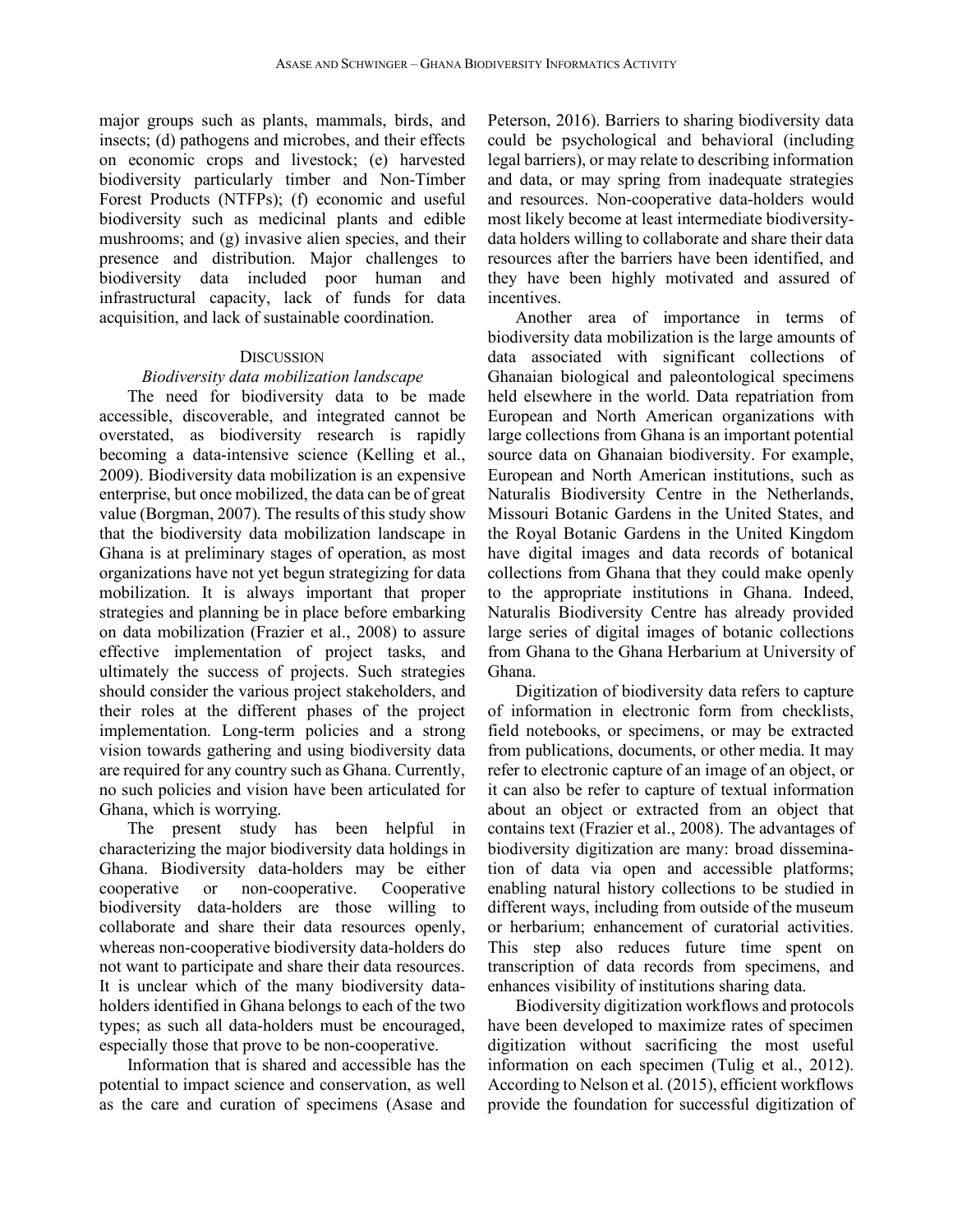biodiversity collections and foster mobilization of increased quantities of specimen data for scientific research, natural resource management, education, and policy-making. Application of available workflows for digitization of natural history collections in Ghana will lead to better refinement, and additions that will increase availability of mobilized biodiversity data, and enhance specimenbased research in the country. The Ghana Herbarium at the University of Ghana has started using some of these protocols. It is highly encouraged that other biodiversity data holding institutions in Ghana, particularly those currently involved in biodiversity informatics projects e.g., Plant Genetic Resource Research Institute of the Council for Scientific and Industrial Research (CSIR-PGRRI), A Rocha Ghana and Conservation Alliance will apply such protocols in their digitization programmes.

#### *Data needs and data use*

Surveys of biodiversity data needs of various organizations and user groups can be a useful means of identifying common data needs *versus* priority data needs. The present study provided insights into data needs of various organizations and user groups across Ghana. Most organizations interviewed needed data on the taxonomy and geography of taxa. High demand for taxonomic data, particularly as regards identifications, was not surprising because it is fundamental to communicating about biodiversity (Judd, 2008). Also, data on names (taxonomic data) and place (geographic data) are important to exploring joint efforts that relate directly to applications such as ecological niche modeling and species distribution modelling (Peterson et al., 2018). Data on plants were the most required probably because of high human dependence on plants and plant products.

Data needs identified as priority areas at the national level in this study concerns protected areas, invasive alien species, threatened species, economic species, and pathogens and diseases. These data needs priority areas fall within the areas of interest of international organizations and bodies such as GBIF, International Union of Conservation of Nature, United Nation Environment Programme–World Conservation Monitoring Centre, Global Earth Observation Biodiversity Observation Network, Intergovernmental Science-Policy Platform on Biodiversity and Ecosystem Services (IPBES), and

Convention on Biological Diversity. Developing programmes and collaborating with these organizations will be useful in mobilizing primary biodiversity data about Ghana. Other priority areas should include agricultural biodiversity, given the fact that Ghana is an agrarian country, and aquatic biodiversity, because it is less studied than terrestrial biodiversity. It is also important that data needs be aligned to meet national and international obligations such as the Clearing House Mechanism and Aichi Targets 2020 of the Convention of Biological Diversity, and the Sustainable Development Goals, to which Ghana is a signatory. Another area worthy of consideration are the so-called "essential biodiversity variables" for monitoring biodiversity change (Pereira et al., 2013).

Our SWOT analysis was useful in identifying strengths, weaknesses, opportunities and threats regarding biodiversity data in Ghana. This information can be used in formulating strategic management decisions concerning biodiversity data and ecosystem services as they relate to the societal needs for Ghana. For example, IPBES has underscored the importance of integrating biodiversity data with data on ecosystem services. Biodiversity data should be used in making policy decisions to support sustainable development; for research at universities, colleges, and research institutions; and to enable training at different levels of the educational ladder in Ghana. Mainstreaming biodiversity data into national policy decisions could provide insights about how data are used, and could also demonstrate the value of digital mobilization of biodiversity data. Unfortunately, as pointed out in the *Ghana Shared Growth and Development Agenda (GSGDA) II* (2014-2017) policy document, Ghana sees weak integration of biodiversity issues in decision-making, especially at the local level, in Ghana (NDPC, 2014). The UNEP-WCMC Connect project<sup>1</sup> in Ghana, Mozambique and Uganda is one such model project on mainstreaming biodiversity into national policy decisions. Awareness about the importance of biodiversity at schools could promote biodiversity conservation into the future.

## *Training and capacity enhancement*

Limited human and infrastructural capacities were identified as challenges to biodiversity data mobilization in Ghana. For example, ~74% of stakeholder organizations in this study do not have

 

<sup>1</sup> http://gef-connect.web-staging.linode.unep-wcmc.org/.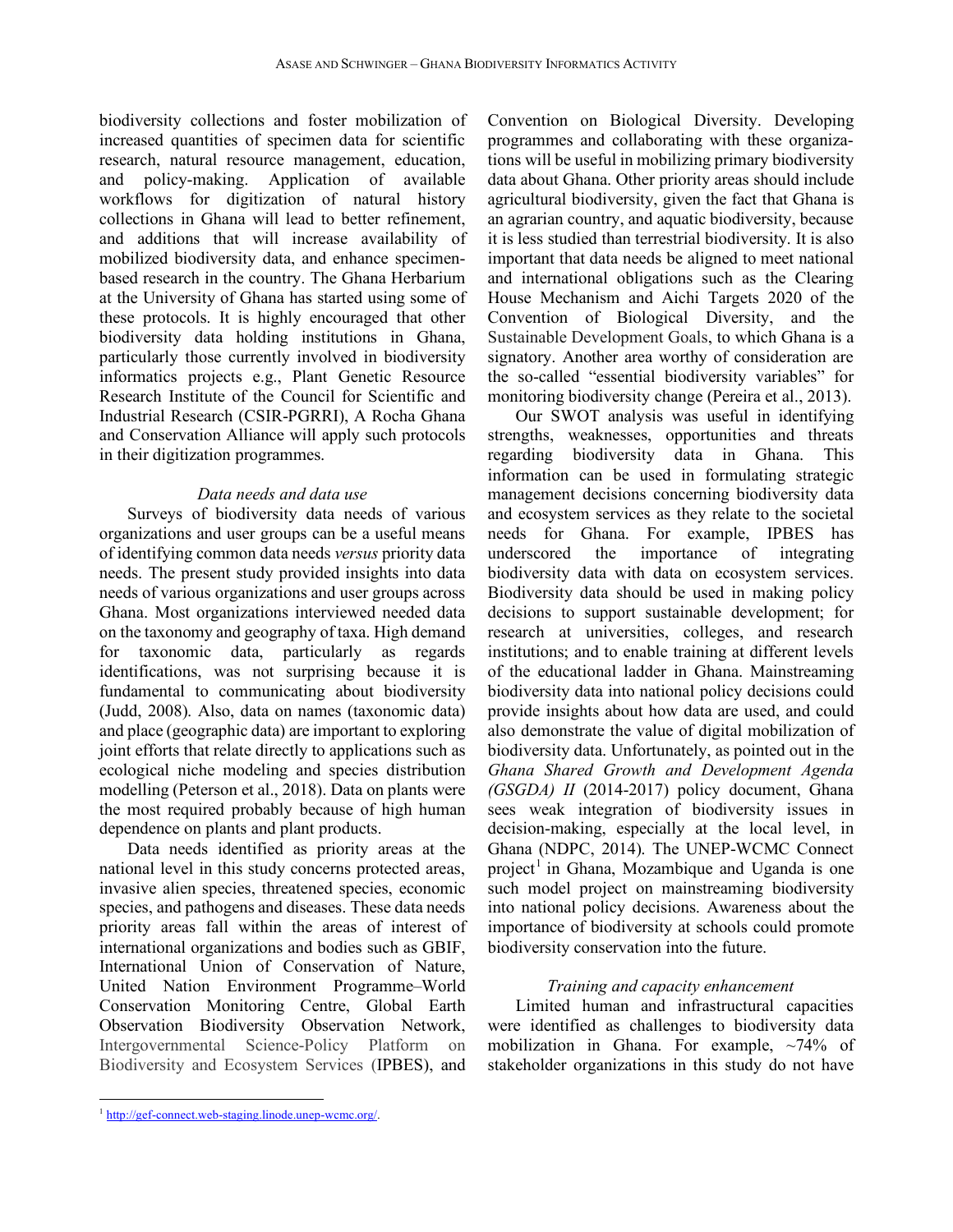staff adequately trained to digitize and share biodiversity data. This scenario is worrying, as it may lead to data quality issues, an issue of grave concern in biodiversity data management (Veiga et al., 2017). Adequate human expertise and skills are required to produce research-grade data for use: data must be properly captured, georeferenced, and cleaned before publication, such that data shared will have immediate applications (Peterson et al., 2018).

The biodiversity informatics community has developed tools and standards to support these challenges, such as the Botanical Research and Herbarium Management Systems (BRAHMS<sup>2</sup>) and  $SPECTFY<sup>3</sup>$  for capturing data records; GeoLocate has been developed for geo-referencing data records (Guralnick et al., 2006); DarwinCore was developed as a standard for publishing and integrating biodiversity information (Wieczorek et al., 2012); and the Integrated Publishing Toolkit (IPT) is a tool for sharing biodiversity datasets via the Internet (Robertson et al., 2014). Training in use of these tools and standards is required to deliver *usable* DAK (Peterson et al. 2018). Another key area of human capacity is in data analysis—e.g., multivariate statistics, place-prioritization efforts, and ecological niche modelling—as such skills are necessary if data mobilized are to be used to inform national and regional decision-making.

Biodiversity informatics is a young science, with few or no approved textbooks or academic programs developed. However, many biodiversity informatics initiatives and resources exist that could be of help in addressing the biodiversity informatics capacity challenges for Ghana: e.g., the Biodiversity Informatics Training Curriculum (BITC) (Peterson and Ingenloff, 2015), and various opportunities available through GBIF, GBIF-Africa, and Biodiversity Information Standards (TDWG). A longterm solution to the human capacity challenge is to develop sustainable biodiversity science programs in Ghanaian universities and colleagues. In Africa, a pilot biodiversity informatics programme has started at the University of Abomey-Calavi in Benin, and another is planned at the University of Western Cape in South Africa.

Mobilizing biodiversity data to ensure maximum access and use requires a robust and easily usable infrastructure (Robertson et al., 2014). It is therefore important that the various Ghanaian biodiversity

organizations should consider investing in this area of science. Basic equipment and software for data digitization, data storage, and data analysis are useful in achieving desired outcomes in biodiversity data management. Perhaps a long-term solution to this problem is for the national government to commit to establishment of a sustainable central organization with the needed facilities, more or less following the example set by the South African Biodiversity Institute in South Africa.

Biodiversity data and expertise are currently unevenly distributed in Ghana such that most institutions with data and expertise are in the southern half of the country. For example, of the six welldeveloped herbaria in Ghana, only the recently established Savanna Herbarium at the University for Development Studies (Nyankpala) is situated in northern half of the country. This situation is not surprising, as Ghanaian biodiversity is richest in the southern part of the country, especially in the southwest, where well-preserved forest remnants can be found, whereas much of northern Ghana is covered with savanna (MES, 2002). The geographic distribution of biodiversity holding data institutions and expertise is important to how decisions are made about biodiversity information management in Ghana.

#### *Conclusions*

This study presents the first detailed assessment of biodiversity holdings and user needs for Ghana. Although a number of biodiversity stakeholders did not participate in the survey, this study has highlighted pertinent issues about the biodiversity data landscape in Ghana. Most biodiversity dataholding organizations in Ghana are at preliminary stages of data mobilization, and human capacity and infrastructure, as well as sustainable coordination, are the major challenges to data mobilization, data publication, and data use. We did not solicit responses regarding biodiversity data for different ecosystems, or regarding ethnobiological and molecular data, which can be considered in future studies. A next logical step will be to undertake data gap analyses, to identify discrepancies between current ideas and the state of the entire biodiversity science enterprise in Ghana. An analysis of completeness of digital accessible knowledge exists for the plants of Ghana (Asase and Peterson, 2016), but completeness of

 <sup>2</sup>http://herbaria.plants.ox.ac.uk/bol/brahms/software.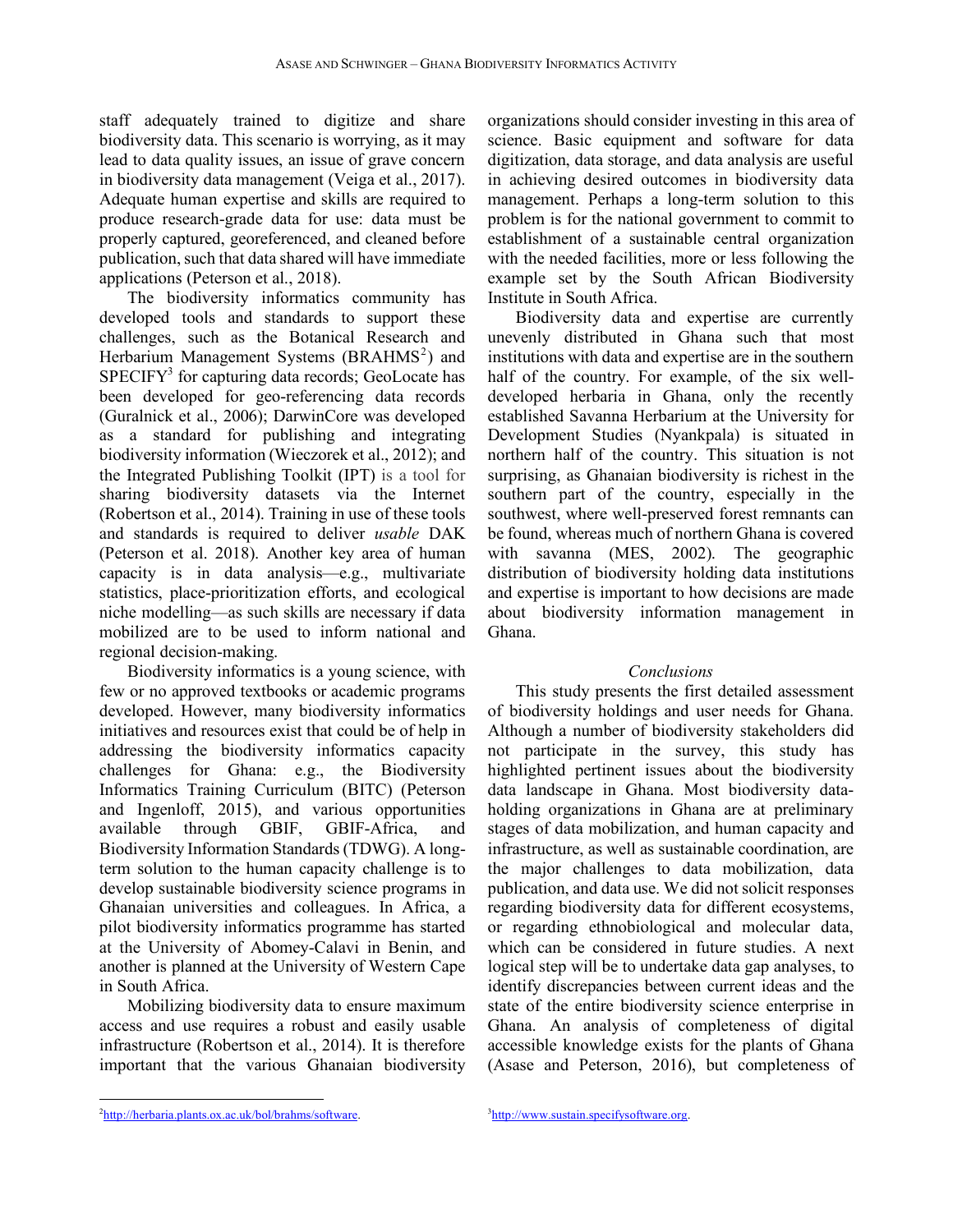digital accessible knowledge for other taxa has not been assessed. This study illustrates how assessing biodiversity data holdings and user data needs can be used to strategize for biodiversity data mobilization, data publication, and data use activities, for a country and/or for a taxon. Our findings are relevant to diverse biodiversity stakeholders, such as researchers, museum curators, and policy makers, in formulating strategic ideas and policies concerning their biodiversity data resources.

#### ACKNOWLEDGMENTS

The authors are thankful to all the biodiversity stakeholders in Ghana who participated in the study. We are most grateful to our funders: GBIF, Biodiversity Information for Development (Contract #: BID-AF2015-0032-NAC; supported by the European Commission), and the JRS Biodiversity Foundation. We are grateful to two anonymous reviewers of this manuscript for their insightful comments, and to Town Peterson for edits to improve this manuscript.

#### **REFERENCES**

- Ariño, A.H., V. Chavan, and D.P. Faith. 2013. Assessment of user needs of primary biodiversity data: Analysis, concerns, and challenges. Biodiv. Inf. 8:59-93.
- Asase, A., and A.T. Peterson. 2016. Completeness of digital accessible knowledge of the plants of Ghana. Biodiv. Inf. 11:1-11.
- Borgman C.L. 2007. Scholarship in the Digital Age: Information, Infrastructure, and the Internet. MIT Press, Boston.
- Brauman, K.A., G.C. Daily, T.K.E. Duarte, and H.A. Mooney. 2007. The nature and value of ecosystem services: An overview highlighting hydrologic services. Annu. Rev. Environ. Resour. 32:67-98.
- CBD. 2001. Handbook of the Convention on Biological Diversity. Earthscan Publications Ltd., London.
- Chapman, A.D. 2005. Principles and methods of data cleaning: Primary species and species occurrence data, version 1.0. Global Biodiversity Information Facility, Copenhagen. 4
- Costello, M.J., W.K. Michener, M. Gahegan, Z.-Q. Zhang, and P. Bourne. 2013. Biodiversity data should be published, cited and peer-reviewed. Trends Ecol. Evol. 28: 454–461.
- Ehrlén, J., and W.F. Morris. 2015. Predicting changes in the distribution and abundance of species under environmental change. Ecol. Lett. 18:303-314.
- Faith D.P., B. Collen, A.H Ariño, P.O. Koleff, J. Kerr, J. Guinotte, and V. Chavan. 2013. Bridging the data gaps:

 

Recommendations of the GBIF Content Needs Assessment Task Group. Biodiv. Inf. 8:41-58.

- Gaiji, S., V. Chavan, A.H. Ariño, J. Otegui, D. Hobern, R. Sood, and E. Robles. 2013. Content assessment of the primary biodiversity data published through GBIF network: Status, challenges and potentials. Biodiv. Inf. 8:94-172.
- Guralnick, R., and A. Hill. 2015. Biodiversity informatics: Automated approaches for documenting global biodiversity patterns and processes. Bioinformatics 25:421-428.
- Guralnick, R.P., J. Wieczorek, R. Beaman, and R.J. Hijmans. 2006. BioGeomancer: Automated georeferencing to map the world's biodiversity data. PLoS Biology 4:e381.
- Hill, A.W., J. Otegui, A.H. Ariño, and R. Guralnick. 2010. GBIF Position Paper on Future Directions and Recommendations for Enhancing Fitness-for-Use Across the GBIF Network, version 1.0. Global Biodiversity Information Facility, Copenhagen.
- Judd, W.S. 2008. Plant Systematics: A Phylogenetic Approach, 3rd Edition. Sinauer Associates, Sunderland, Mass.
- Kelling, S., W.M. Hochachka, D. Fink, M. Riedewald, R. Caruana, G. Ballard, and G. Hooker. 2009. Data intensive science: A new paradigm for biodiversity studies. Bioscience 59:613-620.
- MES. 2002. National Biodiversity Strategy for Ghana. Ministry of Environment and Science, Ghana.
- Myers, N., R.A. Mittermeier, C.G. Mittermeier, G.A.B. da Fonseca, and J. Kent. 2000. Biodiversity hotspots for conservation priorities. Nature 403:853-858.
- Nelson, G., P. Sweeney, L.E. Wallace, R.K. Rabeler, D. Allar, H. Brown, J.R. Carter, M.W. Denslow, E.R. Ellwood, C.C. Germain-Aubrey, G. Ed, E. Gillespie, L.R. Goertzen, B. Legler, D.B. Marchant, T.D. Marsico, A.B. Morris, Z. Murrell, M. Nazaire, C. Neefus, S. Oberreiter, D. Paul, B.R. Ruhfel, T. Sasek, J. Shaw, P.S. Soltis, K. Watson, A. Weeks, and A.R. Mast. 2015. Digitization workflows for flat sheets and packets of plants, algae, and fungi. Appl. Plant Sci. 3:1500065.
- National Development Planning Commission (NDPC). 2014. Ghana Shared Growth and Development Agenda (GSGDA) II, 2014-2017. Volume 1. Policy Framework. 242.
- Norris, K., A. Asase, B. Collen, J. Gockowksi, J. Mason, B. Phalan, and A. Wade. 2010. Biodiversity in a forestagriculture mosaic—the changing face of West African rainforests. Biol. Conserv. 143: 2341-2350.
- Pereira, H.M., S. Ferrier, M. Walters, G.N. Geller, R.H.G. Jongman, R.J. Scholes, M.W. Bruford, N. Brummitt, S.H.M. Butchart, A.C. Cardoso, N.C. Coops, E. Dulloo, D.P. Faith, J. Freyhof, R.D. Gregory, C. Heip, H.R.

<sup>&</sup>lt;sup>4</sup>http://www.gbif.org/resource/80528.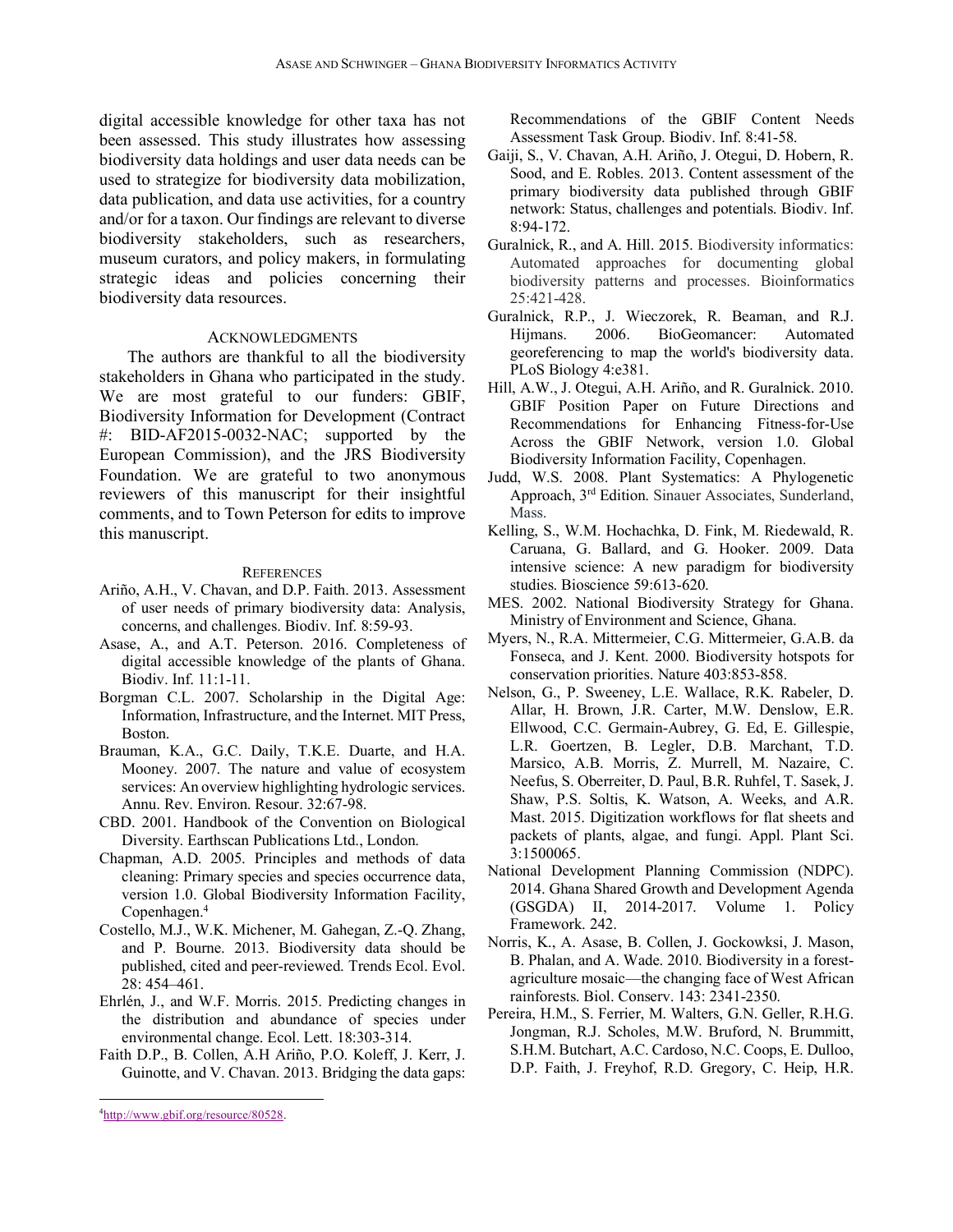Hurtt, W. Jetz, D.S. Karp, M.A. McGeoch, D. Obura, Y. Onoda, N. Pettorelli, B. Reyers, R. Sayre, J.R.W. Scharlemann, S.N. Stuart, E. Turak, M. Walpole, and M. Wegmann. 2013. Essential biodiversity variables. Science 339: 277–278.

- Peterson, A.T., A. Asase, D.L. Canhos, S. de Souza, and J. Wieczorek. 2018. Data leakage and loss in biodiversity informatics. In review.
- Peterson, A.T., and K. Ingenloff. 2015. Biodiversity Informatics Training Curriculum, Version 1.2. Biodiv. Inf. 10:65-74
- Peterson, A.T., J. Soberón, R.G. Pearson, R.P. Anderson, E. Martínez-Meyer, M. Nakamura, and M.B. Araújo. 2011. Ecological Niches and Geographic Distributions. Princeton University Press, Princeton.
- Robertson, T., M. Döring, R. Guralnick, D. Bloom, J. Wieczorek, K. Braak, J. Otegui, L. Russell, and P. Desmet. 2014. The GBIF Integrated Publishing Toolkit: Facilitating the efficient publishing of biodiversity data on the Internet. PLoS ONE 9(8): e102623.
- Sousa-Baena, M.S., L.C. Garcia, and A.T. Peterson. 2013. Completeness of Digital Accessible Knowledge of the plants of Brazil and priorities for survey and inventory. Div. Distrib. 20:369-381.
- Tulig, M., N. Tarnowsky, M. Bevans, A. Kirchgessner, and B.M. Thiers. 2012. Increasing the efficiency of digitization workflows for herbarium specimens. ZooKeys 209:103-113.
- Veiga A.K., A.M. Saraiva, A.D. Chapman, P.J. Morris, C. Gendreau, D. Schigel, and T.J. Robertson. 2017. A conceptual framework for quality assessment and management of biodiversity data. PLoS ONE 12: e0178731.
- Wieczorek, J., D. Bloom, R. Guralnick, S. Blum, M. Doring, R. Giovanni, T. Robertson, and D. Vieglais. 2012. Darwin Core: An evolving communitydeveloped biodiversity data standard. PLoS ONE 7:e29715.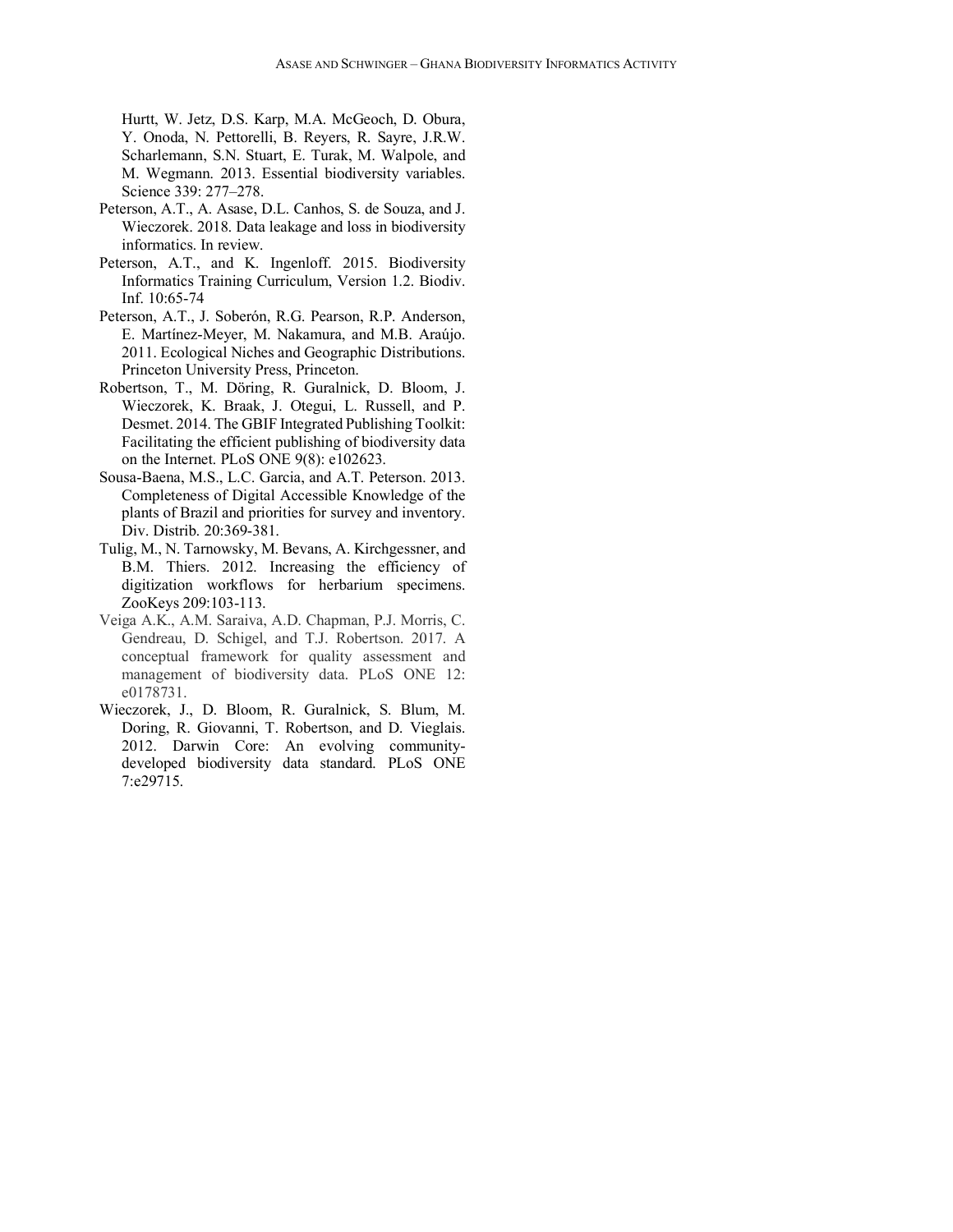

Figure 1: Status of biodiversity data mobilization strategies of data holders in Ghana. Error bars ± standard error.



Figure 2: Biodiversity data needs in Ghana according to major taxonomic groups.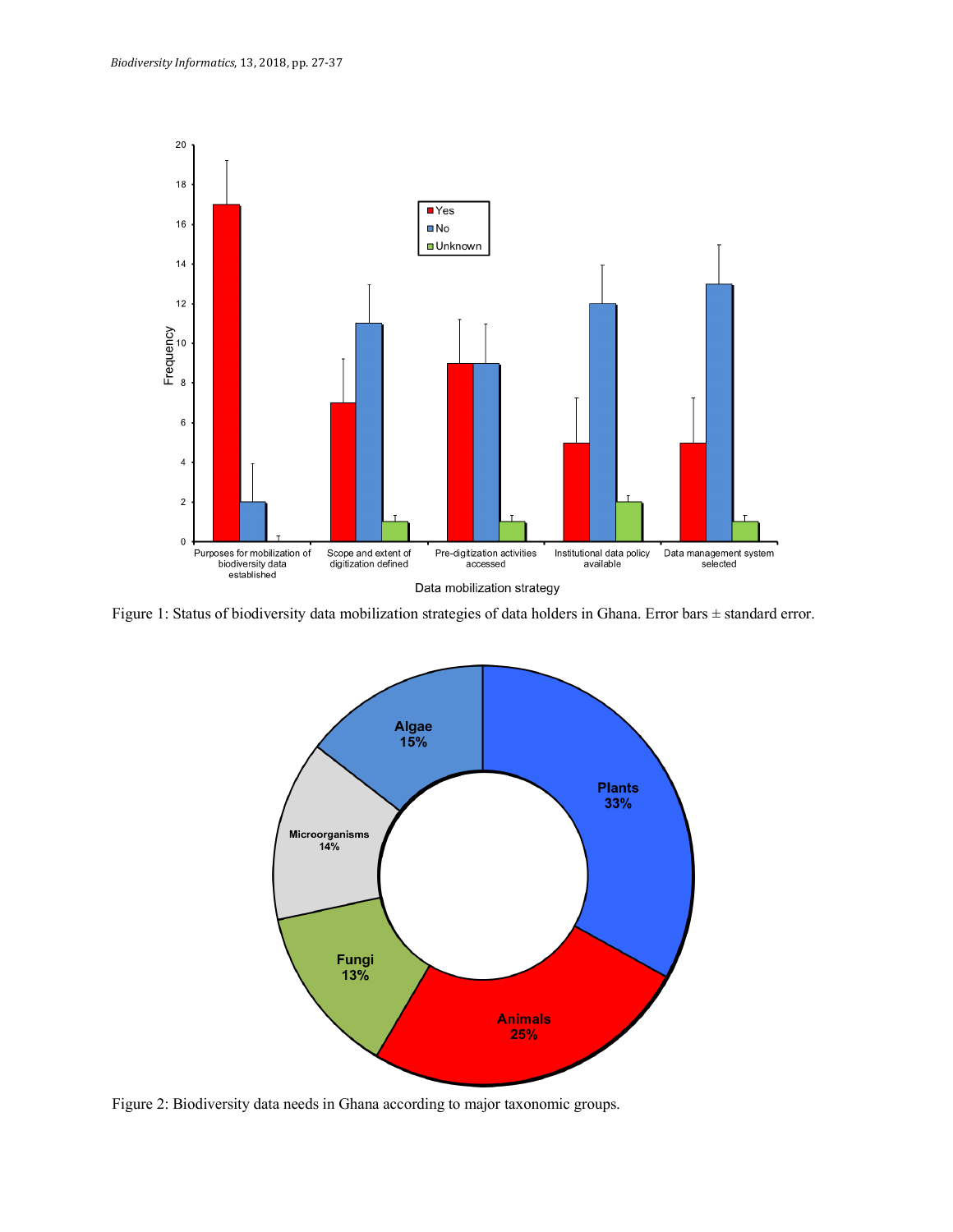

Figure 3: Survey responses regarding availability of biodiversity data in Ghana. Error bars ± standard error.

| Items                                           | Responses  |    |                |
|-------------------------------------------------|------------|----|----------------|
|                                                 | <b>Yes</b> | No | Unknown        |
| Digitization workspace available                | 5          | 13 |                |
| Proportion of collections digitized             | 10         | 9  | $\theta$       |
| Pre-curation digitization carried out           |            | 11 |                |
| Digitization processes and technologies defined | 5          | 14 | 0              |
| Digitization workflows defined                  | 8          | 9  | $\overline{c}$ |
| Staff adequately trained and equipped           | 4          | 14 |                |
| Quality control and standards specified         | 7          | 11 |                |
| Data platform for digitization selected         | 14         | 2  | 3              |
| Format digital data stored selected             | 8          | 3  | 8              |

Table 1: Summary of the biodiversity data digitization landscape in Ghana.